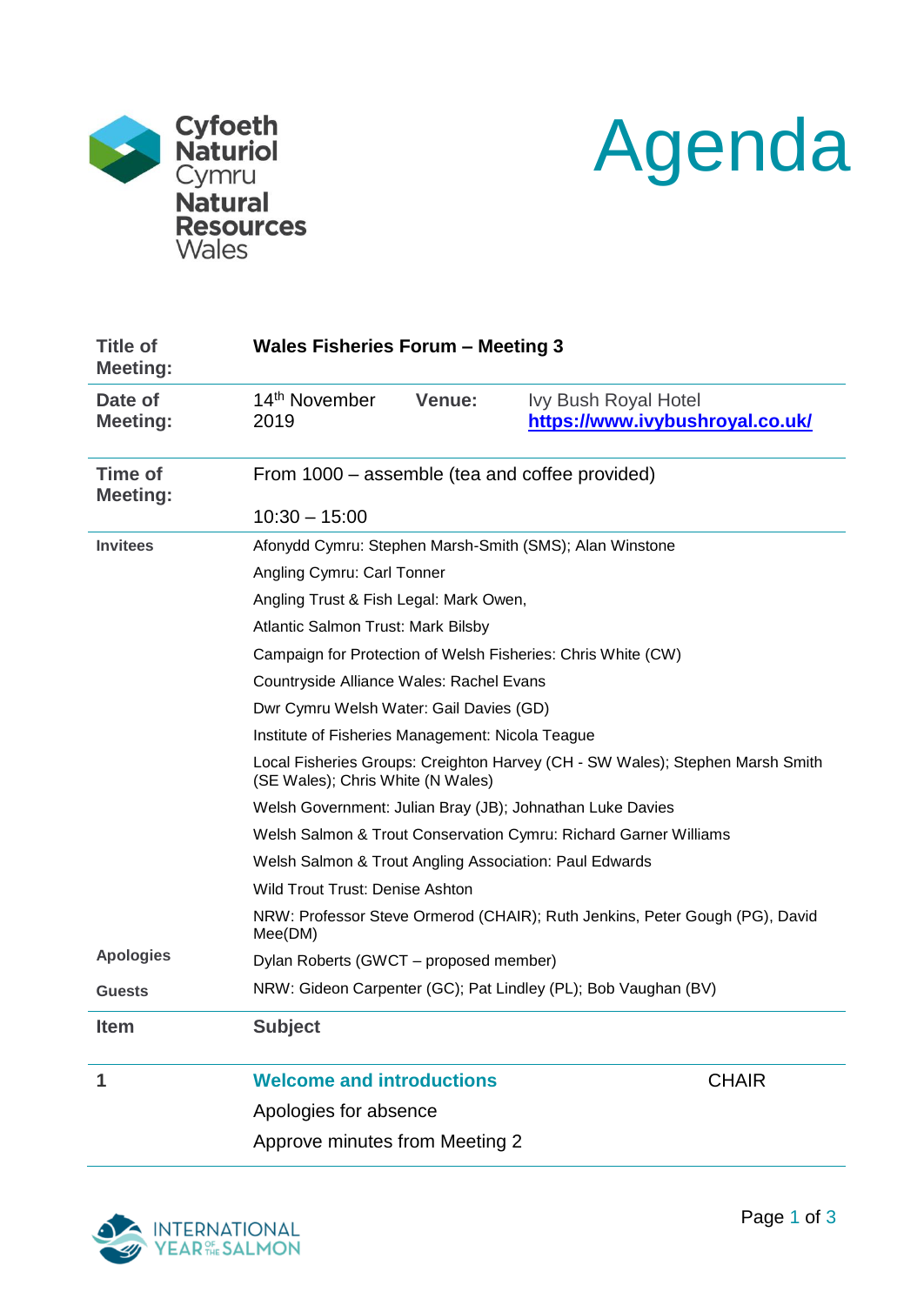Actions from last time

Membership review (group discussion)

|                         | <b>Membership review (group discussion)</b>                                                                                                                                                                                             |                                                                           |
|-------------------------|-----------------------------------------------------------------------------------------------------------------------------------------------------------------------------------------------------------------------------------------|---------------------------------------------------------------------------|
|                         | <b>Statement by DCWW</b>                                                                                                                                                                                                                | GD                                                                        |
|                         | Statement by LFG reps                                                                                                                                                                                                                   | CH; SMS; CW                                                               |
| $\overline{2}$          | <b>Statement by Welsh Government</b>                                                                                                                                                                                                    | <b>JB</b>                                                                 |
| $\mathbf{3}$            | <b>Fishing exploitation controls - update</b>                                                                                                                                                                                           | PG                                                                        |
| $\overline{\mathbf{4}}$ | <b>Sustainable land use (presentation)</b>                                                                                                                                                                                              | <b>BV</b>                                                                 |
| 5                       | <b>Hydropower permitting (presentation)</b>                                                                                                                                                                                             | GC                                                                        |
| 6                       | Fish eating birds – next steps (presentation)                                                                                                                                                                                           | PL                                                                        |
|                         | <b>LUNCH (PROVIDED)</b>                                                                                                                                                                                                                 |                                                                           |
|                         | <b>Items for Discussion</b>                                                                                                                                                                                                             |                                                                           |
| $\overline{7}$          | A 'Plan of Action' for salmon and sea trout<br>Feedback from sub-groups<br>Next steps                                                                                                                                                   | <b>ALL</b>                                                                |
| 8                       | <b>Items for information - verbal</b><br>EA close season consultation<br>Licence sales update<br>Licence duties<br>Angling promotion update<br><b>Fisheries Habitat Restoration Plans</b><br>NASCO: Implementation Plan & IYS<br>• INNS | <b>DM</b><br><b>DM</b><br><b>DM</b><br><b>MO</b><br><b>PG</b><br>DM<br>DM |
| 9                       | AOB (items to be raised at start of meeting)<br>$DOMM - 9.4.20$ proposed<br><b>CLOSE</b>                                                                                                                                                | <b>CHAIR</b>                                                              |